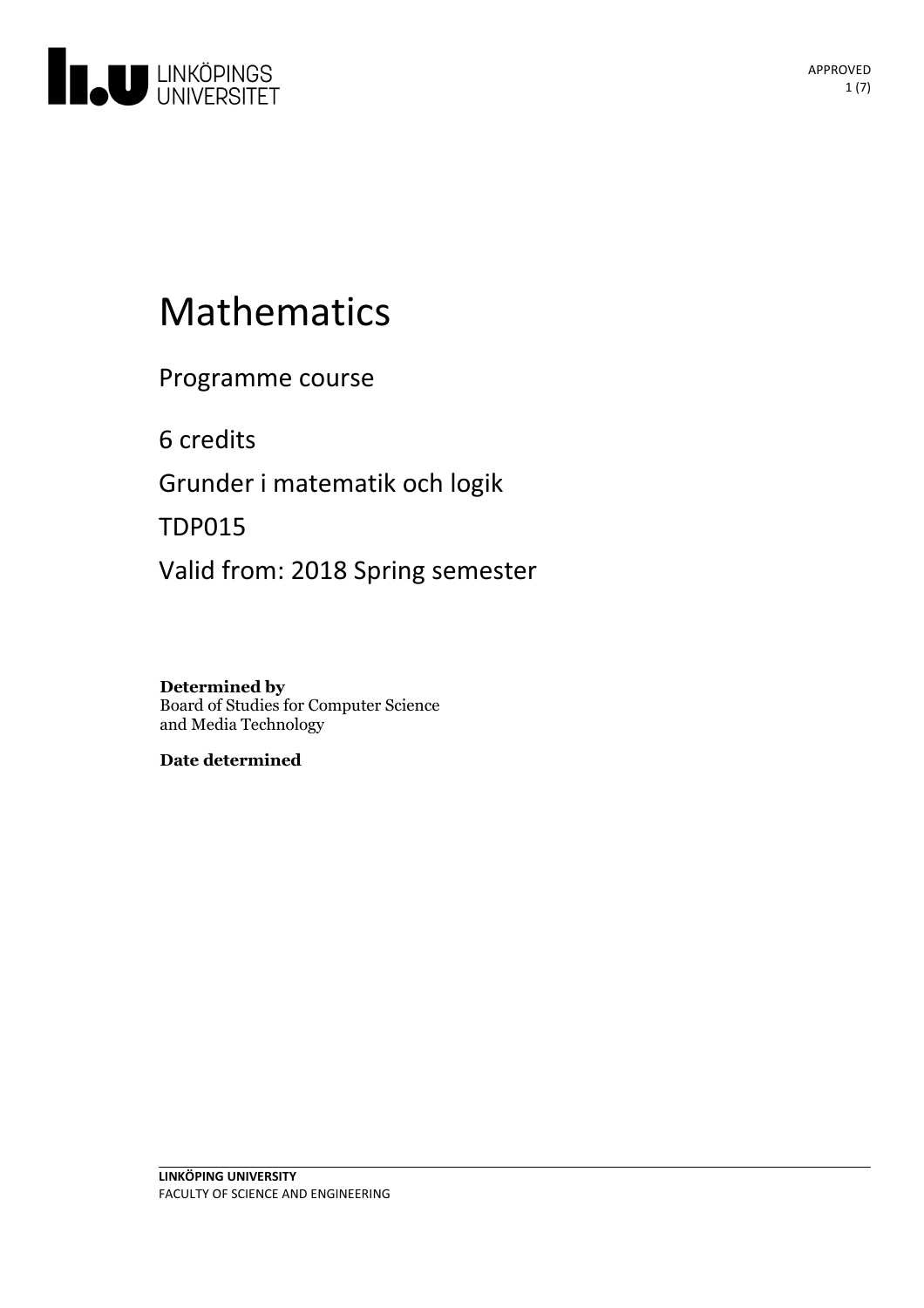# Main field of study

Mathematics, Programming

# Course level

First cycle

# Advancement level

 $G_1X$ 

# Course offered for

Programming, Bachelor's Programme

# Entry requirements

Note: Admission requirements for non-programme students usually also include admission requirements for the programme and threshold requirements for progression within the programme, or corresponding.

Intended learning outcomes<br>The course is designed to give an introduction to different areas of mathematics, and serves as a background to applications in further studies of computer science, especially programming and software development. After the course the student will be able to:

- use basic concepts of set theory and logic
- perform induction proofs and relate these to recursion
- perform simple combinatorial and probabilistic reasoning
- use basic concepts of number theory
- discuss basic concepts of graph theory
- discuss the principles of numerical methods

## Course content

Introduction to set theory and logic, induction, graphs, combinatorics and probability, number theory, numerical methods.

# Teaching and working methods

The course consits of lectures and lessons.

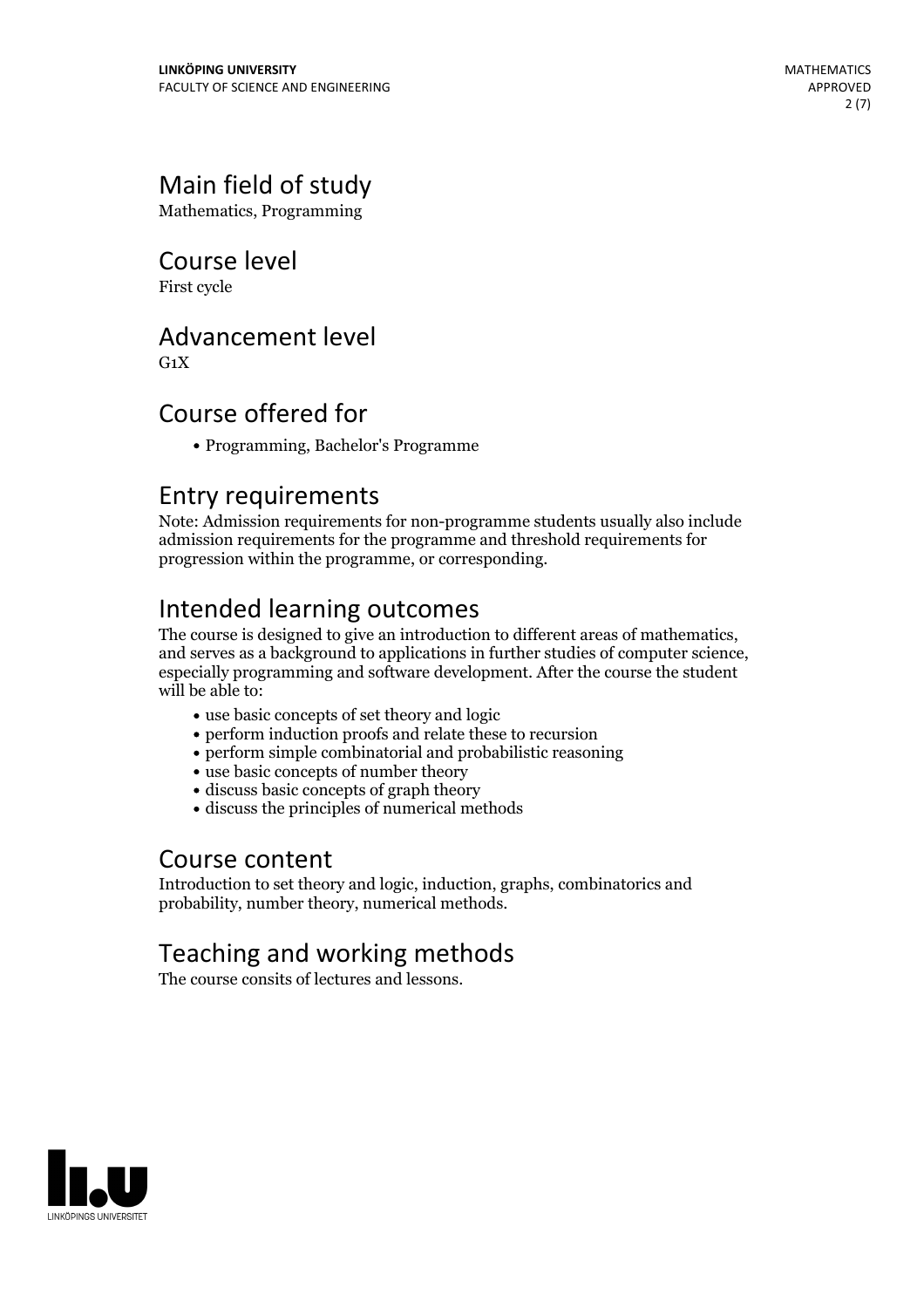# Examination

| TEN <sub>1</sub>                                                                  | Written examination    | 3 credits | U, 3, 4, 5 |
|-----------------------------------------------------------------------------------|------------------------|-----------|------------|
| UPG1                                                                              | Assignments            | 3 credits | U.G        |
| KTR1                                                                              | Optional written tests | o credits | IL G       |
| The optional written tests give bonus points for the first attempt at the written |                        |           |            |

examination.

# Grades

Four-grade scale, LiU, U, 3, 4, 5

#### Department Institutionen för datavetenskap

### Director of Studies or equivalent Jalal Maleki

Examiner

Marco Kuhlmann

# Course website and other links

<http://www.ida.liu.se/~TDP015/>

# Education components

Preliminary scheduled hours: 36 h Recommended self-study hours: 124 h

### Course literature Fastställs senare

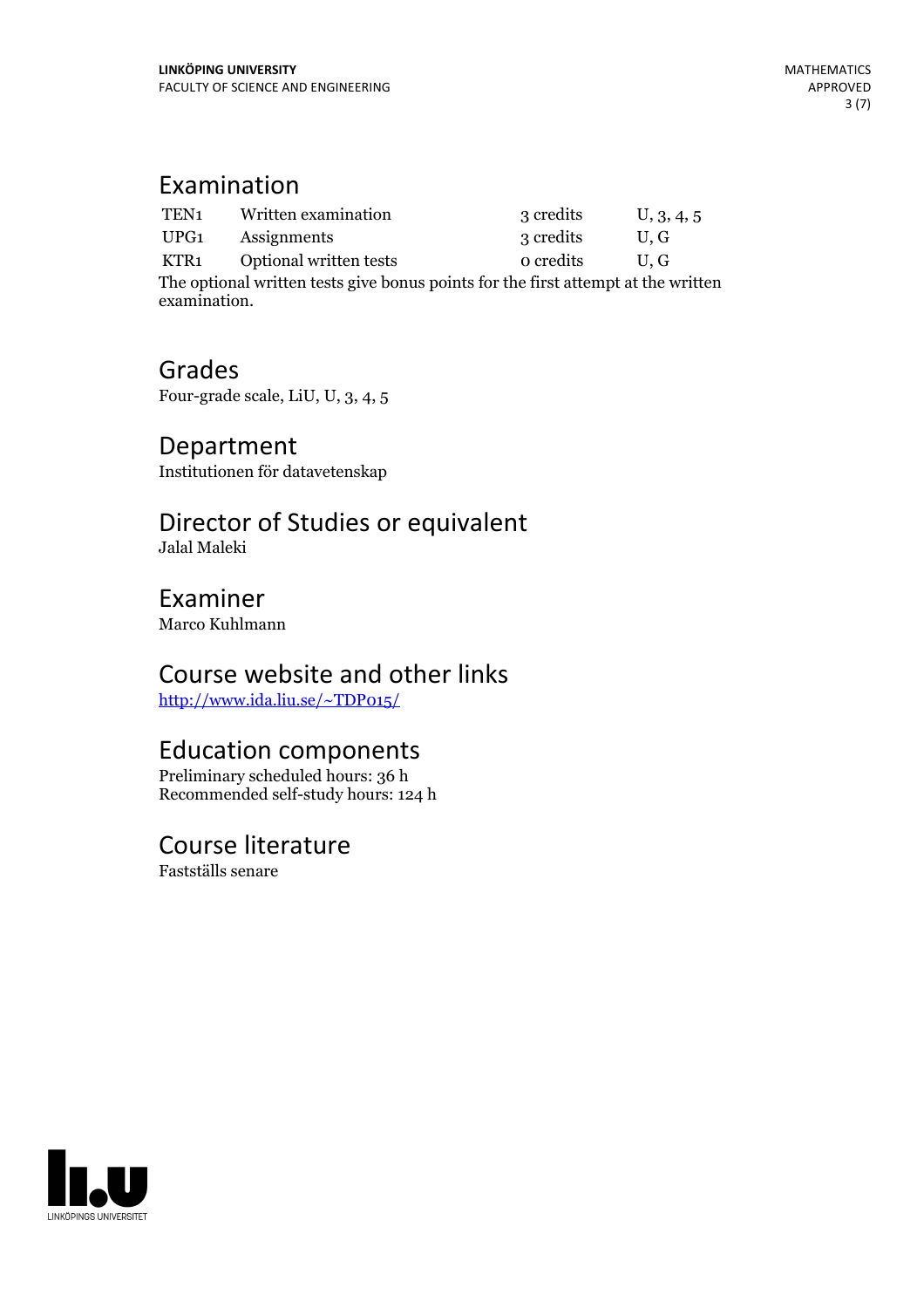# **Common rules**

#### **Course syllabus**

A syllabus has been established for each course. The syllabus specifies the aim and contents of the course, and the prior knowledge that a student must have in order to be able to benefit from the course.

#### **Timetabling**

Courses are timetabled after a decision has been made for this course concerning its assignment to a timetable module. A central timetable is not drawn up for courses with fewer than five participants. Most project courses do not have a central timetable.

#### **Interrupting a course**

The vice-chancellor's decision concerning regulations for registration, deregistration and reporting results (Dnr LiU-2015-01241) states that interruptions in study are to be recorded in Ladok. Thus, all students who do not participate in a course for which they have registered must record the interruption, such that the registration on the course can be removed. Deregistration from <sup>a</sup> course is carried outusing <sup>a</sup> web-based form: www.lith.liu.se/for-studenter/kurskomplettering?l=sv.

#### **Cancelled courses**

Courses with few participants (fewer than 10) may be cancelled or organised in a manner that differs from that stated in the course syllabus. The board of studies is to deliberate and decide whether a course is to be cancelled orchanged from the course syllabus.

#### **Regulations relatingto examinations and examiners**

Details are given in a decision in the university's rule book: http://styrdokument.liu.se/Regelsamling/VisaBeslut/622678.

#### **Forms of examination**

#### **Examination**

Written and oral examinations are held at least three times a year: once immediately after the end of the course, once in August, and once (usually) in one of the re-examination periods. Examinations held at other times are to follow a decision of the board of studies.

Principles for examination scheduling for courses that follow the study periods:

courses given in VT1 are examined for the first time in March, with re-

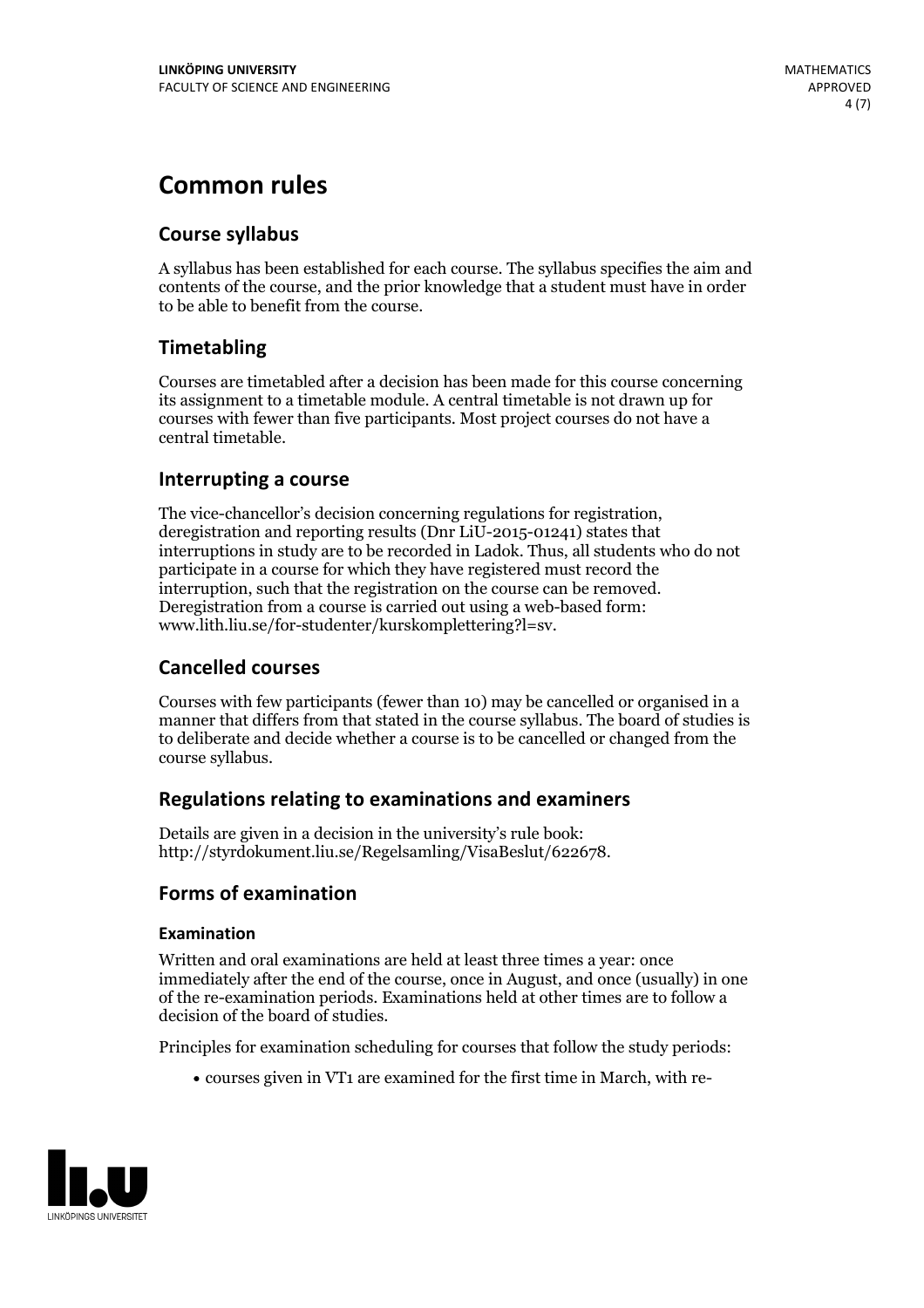examination in June and August

- courses given in VT2 are examined for the first time in May, with re-examination in August and October
- courses given in HT1 are examined for the first time in October, with re-examination in January and August
- courses given in HT2 are examined for the first time in January, with re-examination at Easter and in August.

The examination schedule is based on the structure of timetable modules, but there may be deviations from this, mainly in the case of courses that are studied and examined for several programmes and in lower grades (i.e. 1 and 2).

- Examinations for courses that the board of studies has decided are to be held in alternate years are held only three times during the year in which
- the course is given.<br>• Examinations for courses that are cancelled or rescheduled such that they are not given in one or several years are held three times during the year that immediately follows the course, with examination scheduling that corresponds to the scheduling that was in force before the course was cancelled or rescheduled.<br>• If teaching is no longer given for a course, three examination occurrences
- are held during the immediately subsequent year, while examinations are at the same time held for any replacement course that is given, or alternatively in association with other re-examination opportunities. Furthermore, an examination is held on one further occasion during the next subsequent year, unless the board of studies determines otherwise.<br>• If a course is given during several periods of the year (for programmes, or
- on different occasions for different programmes) the board orboards of studies determine together the scheduling and frequency of re-examination occasions.

#### **Registration for examination**

In order to take an examination, a student must register in advance at the Student Portal during the registration period, which opens 30 days before the date of the examination and closes 10 days before it. Candidates are informed of the location of the examination by email, four days in advance. Students who have not registered for an examination run the risk of being refused admittance to the examination, if space is not available.

Symbols used in the examination registration system:

- \*\* denotes that the examination is being given for the penultimate time.
- \* denotes that the examination is being given for the last time.

#### **Code of conduct for students during examinations**

Details are given in a decision in the university's rule book: http://styrdokument.liu.se/Regelsamling/VisaBeslut/622682.

#### **Retakes for higher grade**

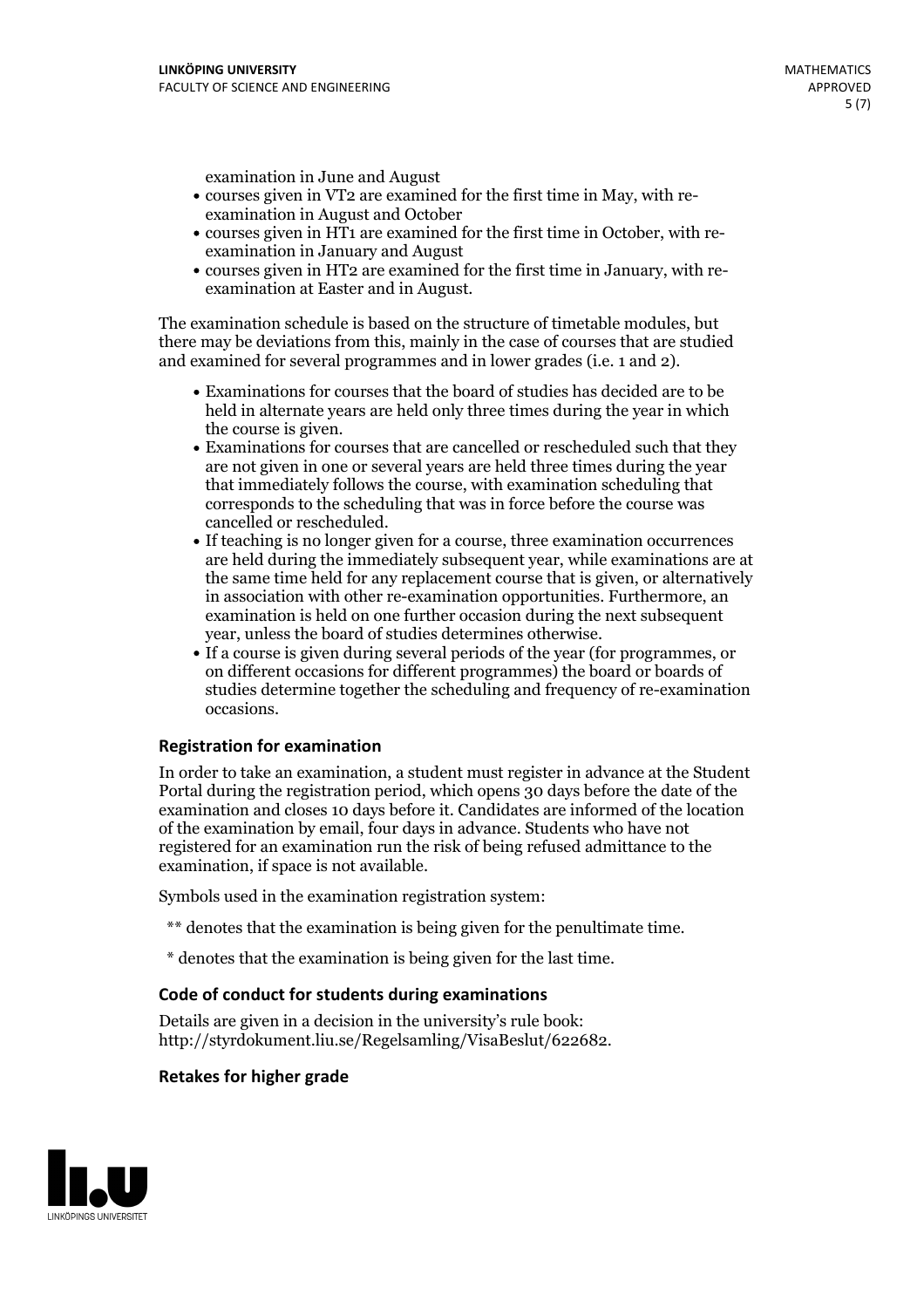Students at the Institute of Technology at LiU have the right to retake written examinations and computer-based examinations in an attempt to achieve a higher grade. This is valid for all examination components with code "TEN" and "DAT". The same right may not be exercised for other examination components, unless otherwise specified in the course syllabus.

#### **Retakes of other forms of examination**

Regulations concerning retakes of other forms of examination than written examinations and computer-based examinations are given in the LiU regulations for examinations and examiners, http://styrdokument.liu.se/Regelsamling/VisaBeslut/622678.

#### **Plagiarism**

For examinations that involve the writing of reports, in cases in which it can be assumed that the student has had access to other sources (such as during project work, writing essays, etc.), the material submitted must be prepared in accordance with principles for acceptable practice when referring to sources (references or quotations for which the source is specified) when the text, images, ideas, data, etc. of other people are used. It is also to be made clear whether the author has reused his or her own text, images, ideas, data, etc. from previous examinations.

A failure to specify such sources may be regarded as attempted deception during examination.

#### **Attempts to cheat**

In the event of <sup>a</sup> suspected attempt by <sup>a</sup> student to cheat during an examination, or when study performance is to be assessed as specified in Chapter <sup>10</sup> of the Higher Education Ordinance, the examiner is to report this to the disciplinary board of the university. Possible consequences for the student are suspension from study and a formal warning. More information is available at https://www.student.liu.se/studenttjanster/lagar-regler-rattigheter?l=sv.

#### **Grades**

The grades that are preferably to be used are Fail (U), Pass (3), Pass not without distinction  $(4)$  and Pass with distinction  $(5)$ . Courses under the auspices of the faculty board of the Faculty of Science and Engineering (Institute of Technology) are to be given special attention in this regard.

- 1. Grades U, 3, 4, 5 are to be awarded for courses that have written
- examinations. 2. Grades Fail (U) and Pass (G) may be awarded for courses with <sup>a</sup> large degree of practical components such as laboratory work, project work and group work.

#### **Examination components**

- 
- 1. Grades U, 3, 4, <sup>5</sup> are to be awarded for written examinations (TEN). 2. Grades Fail (U) and Pass (G) are to be used for undergraduate projects and other independent work.